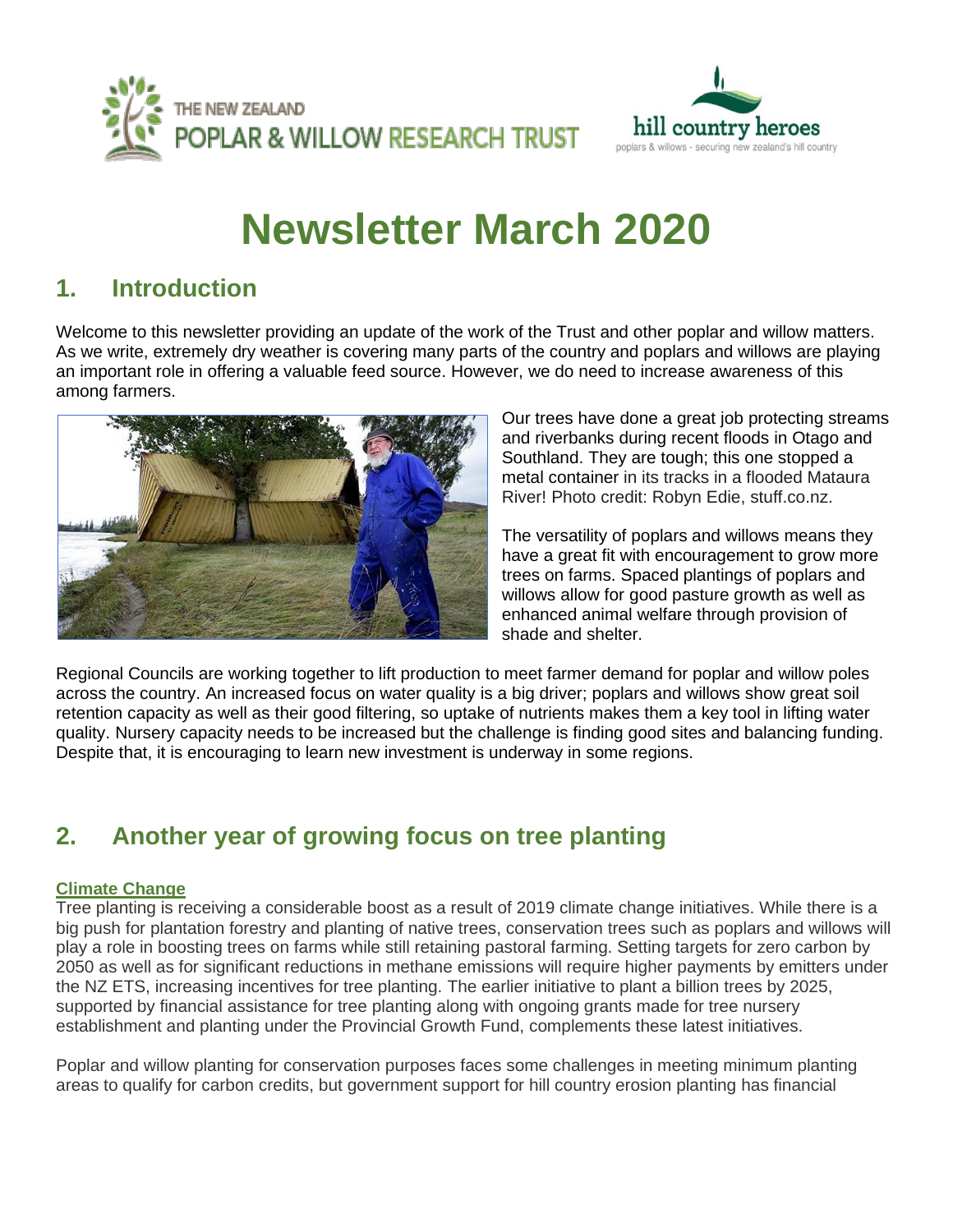benefit. This is delivered by regional councils, resulting in lower costs of tree planting along with provision of good advice and/or assistance on appropriate species and planting methods. There is also growing interest in harvesting mature poplars and willows for timber. This is early days with some tree owners achieving reasonable returns but others not able to find a worthwhile market. Supply continuity, farm and tree location, and scale have a bearing on this.

#### **Water**

Government proposals on Action for Healthy Waterways were put out for submission and, when implemented, will further strengthen the demand for conservation responses such as planting and managing poplars and willows. The proposals put increased focus on nutrient and sediment reduction by making them, along with a few other attributes, new indicators of ecosystem health that will be monitored, and maintained or improved. As we wait for submissions to be processed, farmers are working towards their FEMPs, with most regions requiring a form of an environmental plan by 2025.

Regional councils and organisations such as Beef + Lamb New Zealand, along with commercial entities such as fertiliser companies, have been working with farmers to put farm environment plans in place for a number of years; the pace of this is accelerating. A number of farm/forestry professionals have been providing specialist advice including assessing the likely carbon credits to be gained from a mix of on-farm forestry. We were able to review one of these recently, which took account of extensive existing mixed tree plantings as well as providing for new planting including a big jump in poplar and willow planting as a measure to reduce the likelihood of extensive soil erosion. It was interesting to see the contribution to carbon credits from these trees was significant, even though space planted.

#### **Best Trees**

Erosion of pastoral land accounts for 44 per cent of New Zealand's soil loss (MfE, 2019). It has been accelerated by the loss of native vegetation but is primarily caused by significant weather events where heavy rain causes slips, slumps and stream-bank collapses, sending massive amounts of fertile soil and sediment into waterways, streams and rivers. Poplar and willow trees are the absolute best species to minimise erosion and repair damaged and eroded landscapes, while at the same time allowing for livestock grazing. In light of the growing focus on water quality and the role of poplars and willows in meeting the goal of more trees on farms (while still allowing for close to 100% grazing below), we repeat the chart included in last year's newsletter, which illustrates the superior rooting capability of poplar and willow trees.



*Chart taken from Phillips and Lambie, Landcare Research, "Observations of "coarse" root development in young trees of nine exotic species from a New Zealand plot trial"*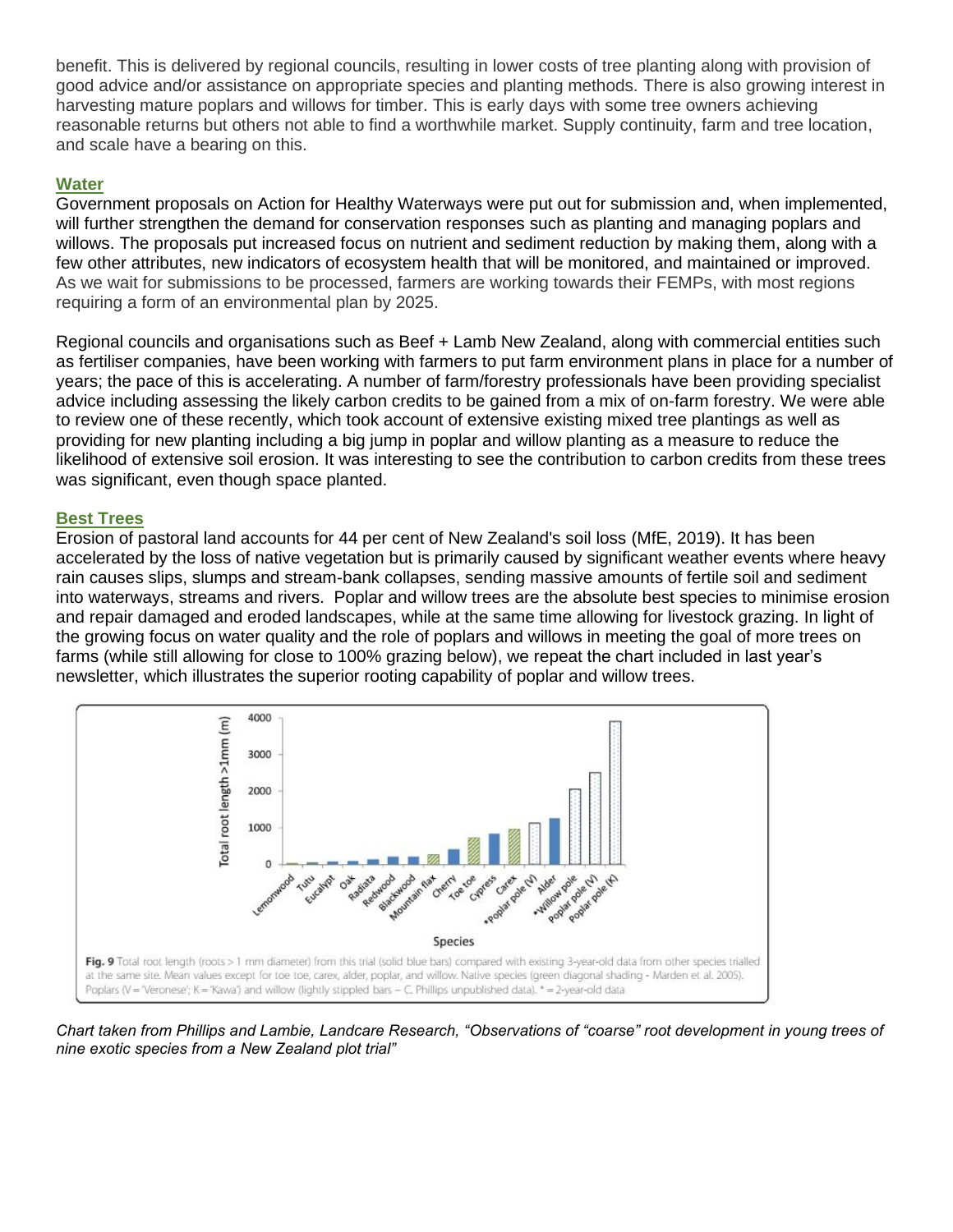## **3. Research updates**

The Trust's research team at Plant & Food Research in Palmerston North released its latest research report in December 2019. Summaries are provided below.

#### **Effect of Giant Willow Aphid on growth of young Tangoio tree willows**

Two trials were established on two farms in Tararua District to evaluate the effect of sap-sucking behaviour of Tuberolachnus salignus, giant willow aphid (GWA), on Tangoio tree willow growth. We found willow trees receiving aphicide protection showed no significant increase in height or collar diameter compared with untreated trees. The most significant factor affecting willow growth was not GWA but the site where the trees were planted. We concluded that feeding by GWA did not reduce above ground tree growth in the first three years of establishment.

### **Influence of soil type on root development of 1 to 3-yr-old Populus deltoides x nigra grown from poles**

Soil type is influential in establishment of poplars grown from poles.

Root development was greatest in pumice soil, and least in sandy-loam soil. Soil bulk density increased with soil depth in clay-loam and sandy-loam soils and root development decreased. Reduced root extension into surrounding soil reduces the volume of soil from which water can be absorbed. Pole survival is likely to differ in different soil types, particularly in years with dry summers.

#### **Poplar Field Trials**

Three new Populus maximowiczii × trichocarpa field trials were planted in Northland, Marlborough, and Southland, and re-planted in Wairarapa. Existing P. maximowiczii × trichocarpa field trials were measured for survival and growth. Poles of novel Salix matsudana x lasiandra tree willow clones were provided to regional and district councils for field trial evaluation in the Waikato, Lower Hutt, and Marlborough regions. Existing trial plantings were measured for survival and growth.

#### **Milling poplar on the farm for fencing and yards construction**

Farm milled poplar provides valuable wood products for both on-farm and off-farm use, including treated posts, battens and timber. On-farm, the timber was used for railings and gates in cattle and sheep yards. Off-farm timber was used for truck decking and decking around homes. A financial analysis of costs associated with milling poplar trees on farm and converting the wood into usable fence materials for constructing stock yards demonstrated considerable savings can be made by using poplars from on the farm compared with purchasing equivalent commercial pine products (posts, battens, strainers etc.). Farm milled poplar posts were 68%, battens were 27% and railings 52% of retail costs of treated pine equivalents.

### **Conservation tree survival and growth when planted as poles on pastoral hill country**

The objectives of this project were to gather substantial data on poplar and willow pole survival rates to better understand the causes of pole mortality, and to gather some growth data on older plantings of poplar and willow to inform decision making. The most significant factor in pole survival is soil moisture during the springsummer immediately following the planting of the pole. In 2013, the sample regions experienced an extreme drought that extended into summer. Survival of poles was just over 50% in 2013. In contrast, rainfall during spring 2011 and summer 2012 was above normal and survival of poles in 2012 was 96.5% in Wairarapa. Likewise, 2018–19 had good seasonal rain and pole survival was 94% in Wairarapa. Other lesser factors affecting pole survival are associated with planting management (insufficient soaking before planting, poor siting, planting to a shallow depth, not re-ramming in clay-dominated soils, exposure to cattle); nursery management (undersized poles, diseased poles, poor storage); feral animals (deer, possums).

In summary, planting poplars and willows as poles can be considered a success story, greatly enhanced by the production and supply of high-quality material, and improved monitoring of planting by Regional Council land management staff.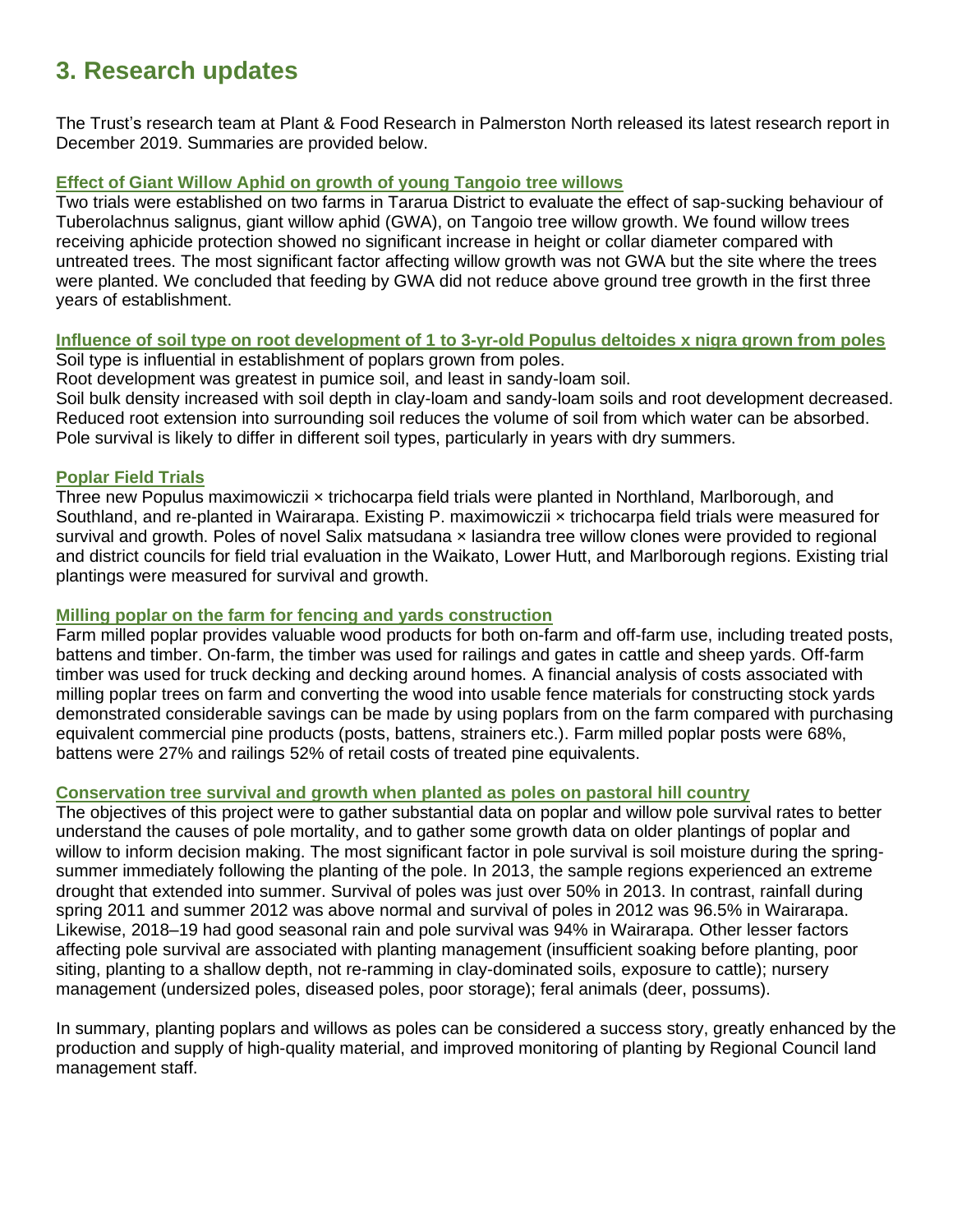## **4. Telling the Story – Promoting the Planting of Poplars and Willows**

#### **Media**

We sent out a press release highlighting the value of poplars and willows in a drought situation providing advice to farmer growers who have not adopted this practice in the past. See [www.poplarandwillow.org.nz/news/2020/poplars-and-willows-offer-a-valuable-feed-source-during-dry-conditions](http://www.poplarandwillow.org.nz/news/2020/poplars-and-willows-offer-a-valuable-feed-source-during-dry-conditions)

#### **Website**

- Our website contains a wealth of information related to poplars and willows. A key area for promoting uptake is the section titled "Farmer Guides". Look for the excellent three minute how-to videos relating to pole selection, management and planting on [www.poplarandwillow.org.nz/library/filter/videos](http://www.poplarandwillow.org.nz/library/filter/videos)
- A new posting provides advice on achieving eligibility for the ETS. [www.poplarandwillow.org.nz/library/guide-to-erosion-control-spaced-plantings-being-eligible-to-enter-the](http://www.poplarandwillow.org.nz/library/guide-to-erosion-control-spaced-plantings-being-eligible-to-enter-the-emissions-trading-scheme-ets)[emissions-trading-scheme-ets](http://www.poplarandwillow.org.nz/library/guide-to-erosion-control-spaced-plantings-being-eligible-to-enter-the-emissions-trading-scheme-ets)
- We are partnering with the NZ Farm Forestry Association in an extension of their website, funded by MPI, to provide much more comprehensive information on the selection and planting of a wide range of tree species, including poplar and willow.

#### **Social media**

Follow our Facebook page for regular updates on people utilising poplars and willows. We welcome comments and photos and knowledge sharing for what's happening at ground zero. [www.facebook.com/hillcountryheroes/](http://www.facebook.com/hillcountryheroes/) We have 350 connections on our LinkedIn account. By liking and sharing posts, and creating a few ourselves, we are putting our existence in front of decision makers and influencers in the rural and agricultural space.

#### **Corporate Brochure**

Our corporate brochure is a great resource [www.poplarandwillow.org.nz/documents/nzpwt-corporate-document.pdf](http://www.poplarandwillow.org.nz/documents/nzpwt-corporate-document.pdf)

#### **Demonstration site**

If you are driving on SH1 south of Taihape in the central North Island, keep an eye out for our poplar demonstration plot north of Utiku (where the Ravensdown store is). This is a partnership between the NZ Poplar & Willow Research Trust, Beef + Lamb NZ and Horizons Regional Council (with help also from Ravensdown). The plot was planted in August 2017 with 16 poplar clones, a mixture of current commercial clones and novel clones. The clones were planted as poles at spacings of 10 m x 7 m, allowing 10 replicates of each clone, with one exception where seven replicates were planted because of a space restriction. The commercial clones in the demonstration plot are Veronese, Fraser, Toa, Otahuao, Weraiti, Crowsnest, Mapiu, Pecam, Kawa, Shinsei, Rotorangi, Kaimai and the novel clones are two of Populus maximowiczii × trichocarpa, and two of P. trichocarpa  $\times$  nigra.